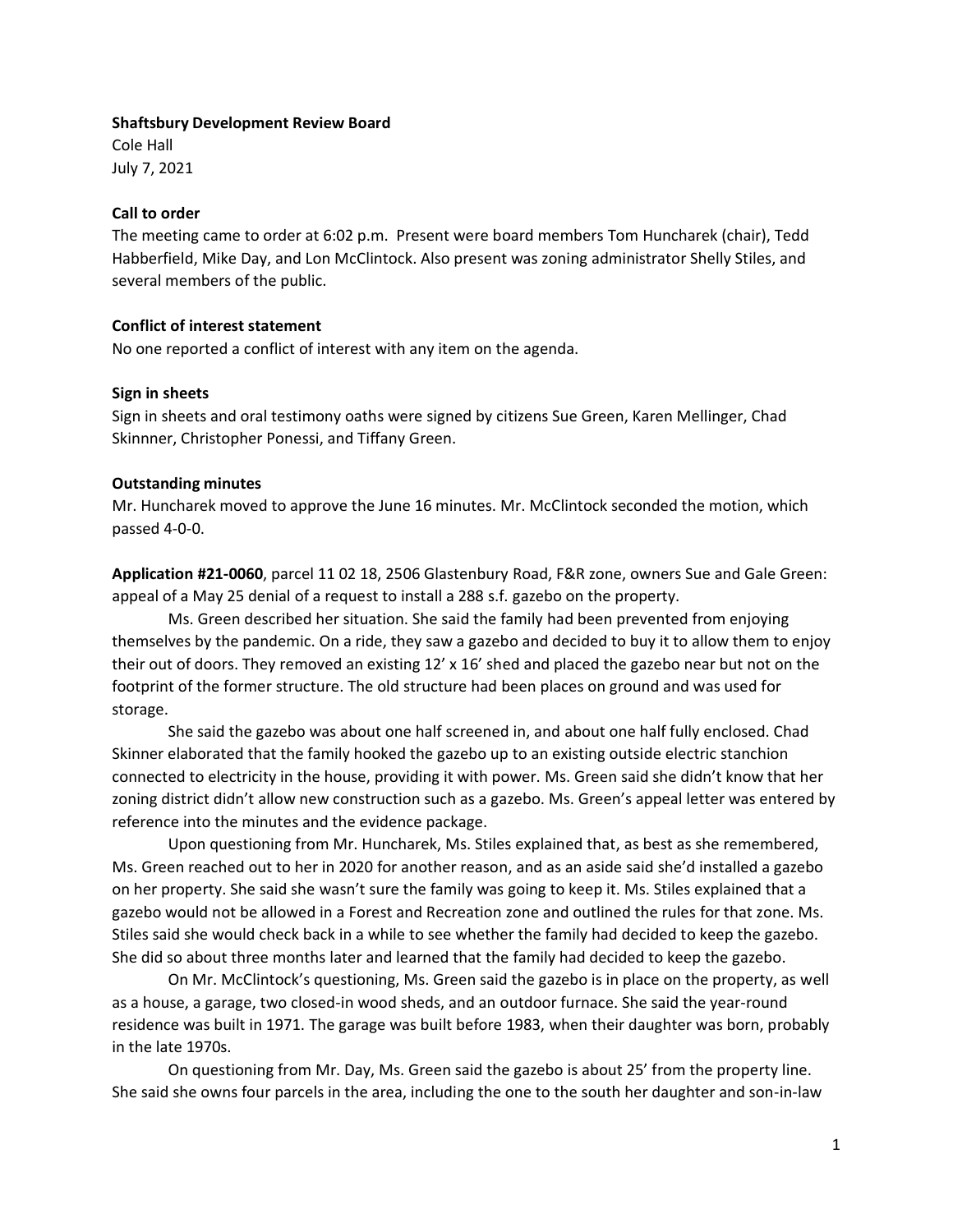live on. The couple own the home on that parcel. The parcels each have separate deeds but are combined as one for tax purposes. Access to the parcels is off East Road on Glastenbury Road, which runs through the town of Glastenbury before returning to Shaftsbury.

Ms. Stiles submitted the certificate of service to abutting landowners.

Ms. Mellinger said the structure isn't so much a gazebo as a combination shed/enclosed porch.

Mr. Skinner said the old structure was about  $12' \times 16'$  in size. The new structure is  $12' \times 24'$  in size, and is placed on timbers on a compacted gravel pad.

Mr. Ponessi suggested the structure could be considered a seasonal use hunting camp.

Ms. Stiles noted that the Forest and Recreation zone in the area was adopted in 1980.

Mr. McClintock said the rule is that a non-conforming use cannot be expanded. He asked the citizens what would be the argument that this is a de minimus change?

Ms. Mellinger said the zoning district's establishment was unfair to residents. She said the extra size of the new structure is negligible, and that it replaces the old shed.

Mr. Habberfield asked if the bylaw makes a distinction between permanent and temporary structures. Ms. Stiles said it does not.

When there were no more comments from board members or citizens, Mr. Huncharek moved to close the hearing. Mr. McClintock seconded the motion, which passed 4-0-0.

Mr. Huncharek explained to the appellant that the board has 45 days to make a decision. If that deadline is not met, approval is automatic. The decision will be released in writing to the appellant and abutters.

Mr. McClintock explained that the zoning administrator has no lee way to make judgement calls in implementing the bylaw. The DRB, however, has greater flexibility in interpreting the bylaw.

**Application #21-0075**, parcel numbers 06 20 09 and 08 20 01, 539 and 541 Blueberry Hill Rd., owners Trevor A. and Jamie Stratton Mance Family Trust, boundary line adjustment. Review this Four existing lots totaling 32.60 acres – lot 1, 3.0 acres, lot 2, 2.3+ acres, lot 3, 22.6 + acres, and lot 4, 4.7+ acres, to become lot 1, 26.0 $\pm$  acres, lot 2, 2.0 $\pm$  acres, and lot 3, 4.6 $\pm$  acres. Existing wastewater and private water systems to be used.

Mr. Ponessi presented the project and two plats depicting it. He said the Mances purchased the former Woodard property in spring 2021 and now hold the property under an LLC. They have renovated the house and intend to rent it out for short- or long-term periods. Parts of the remaining acreage are to be held by the family trust, and the remainder owned in simple fee.

Mr. Ponessi submitted the certificate of service to abutting landowners. He submitted the existing wastewater permit for the Mance's home parcel. Mr. Ponessi has submitted a wastewater permit application for the new lot XXX, which consists only of the siting of a replacement system. The existing system is grandfathered. When the permit is issued, he will add that permit number to the plan.

The board went through subdivision regulations 5.4, preliminary plat requirements (as required by boundary line adjustments). At the board's request, Mr. Ponessi will make the following changes/additions:

- The new wastewater permit number will be added to the plat.
- Per 5.4.8, Blueberry Hill Road will be labeled and its width of 18' feet noted.
- Magnetic North will be added and clarification as to whether State Plane North is true north will be made.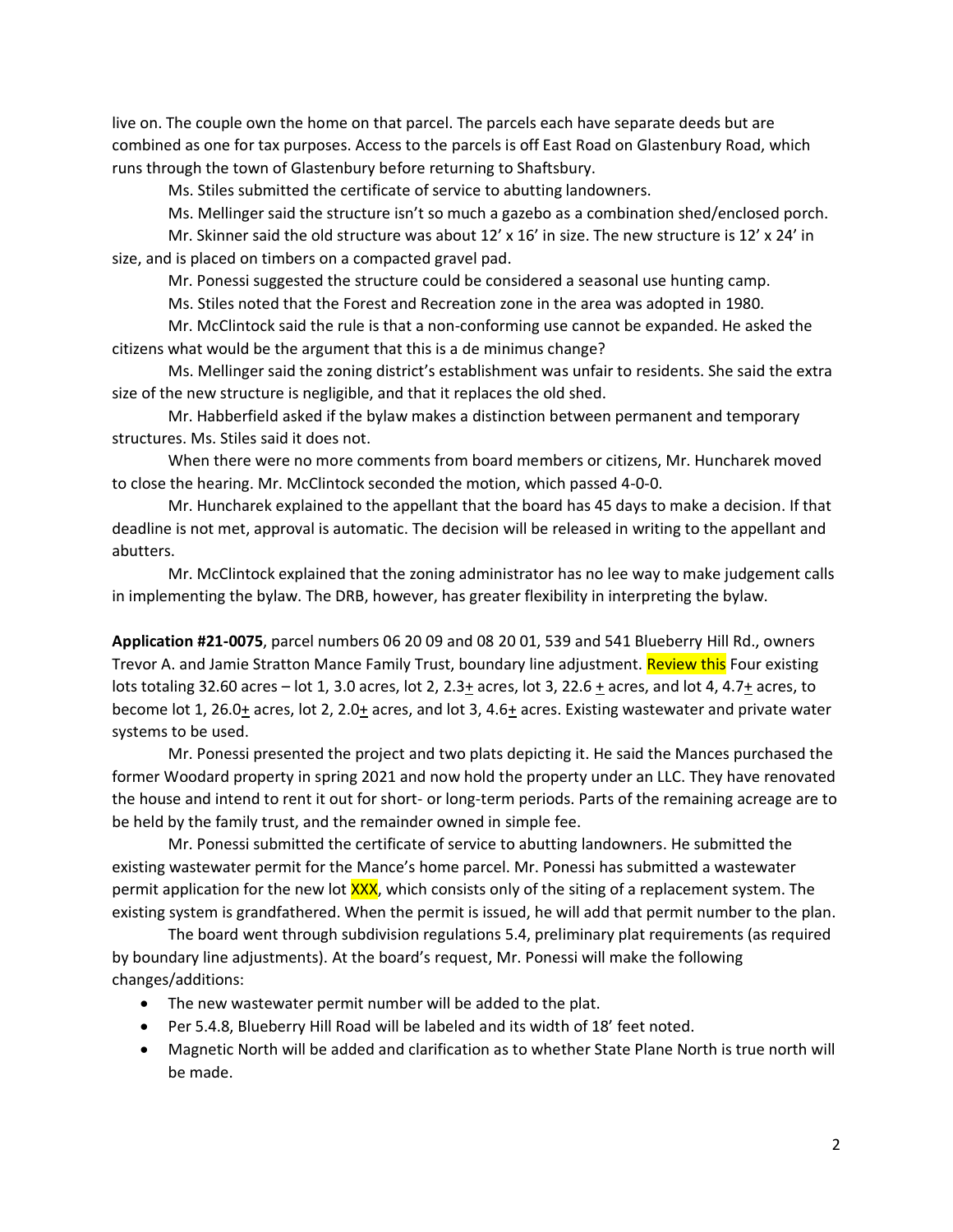Mr. Huncharek moved to close the hearing. Mr. McClintock seconded the motion, which passed 4-0-0.

Mr. Huncharek moved to enter public deliberative session. Mr. Habberfield seconded the motion, which passed 4-0-0.

Mr. Huncharek moved to approve application #21-0075 with the conditions noted in the minutes. Mr. Day seconded the motion, which passed 4-0-0.

## **Other business**

Mr. McClintock moved to enter *private deliberative session on application #21-0060.* Mr. Huncharek seconded the motion, which passed 4-0-0.

Mr. Huncharek moved to leave private deliberative session. Mr. Habberfield seconded the motion, which passed 4-0-0.

Mr. Huncharek moved to approve application #21-0060, for the following reasons as discussed in deliberative session:

- Replacing an old structure with a structure approximately 100 s.f. larger is not a substantial change.
- The combination screened-in porch/shed has no effect on the use of the property or on the neighborhood.
- All other existing uses were established well before zoning was adopting in the town of Shaftsbury.
- The new structure is a minor expansion of a use well established before the adoption of zoning.
- Per bylaw section 5.2, sheds are allowed in the Forest and Recreation zone, supporting the claim that a shed is not offensive.

Mr. McClintock seconded the motion, which passed 4-0-0.

Mr. Huncharek moved to enter *private deliberative session on application #21-0019*. Mr. Day seconded the motion, which passed 4-0-0.

Mr. Huncharek moved to leave private deliberative session. Mr. Habberfield seconded the motion, which passed 4-0-0.

Mr. Huncharek moved to approve application #21-0019 with the following conditions:

- Paragraph one of the affordability covenant be revised as follows:
	- $\circ$  The word "Declarant" in the phrase "became vested in the Declarant" shall be replaced by the name of the owner;
	- o The blank spaces in the phrase "became vested in the Declarant by Deed of \_\_\_ dated \_\_\_" shall be replaced with the date of signing and the date recorded, in that order;
	- $\circ$  In the last phrase of that paragraph, "the Town Land Records" shall be replaced by "Shaftsbury Land Records."
- The approval of application #21-0019 does not apply to the singly family home on the parcel. The decision applies only to the former motel structure. Any change of use in the single family home shall require a new permit application.
- All structures and landscaping shall be installed as depicted on plans XXXX.
- All provisions of the wastewater and potable water supply permit shall be complied with.
- The Town of Shaftsbury's sign ordinance shall be complied with.
- Existing vegetative screening, if any, on parcel 11 02 18, shall be maintained.